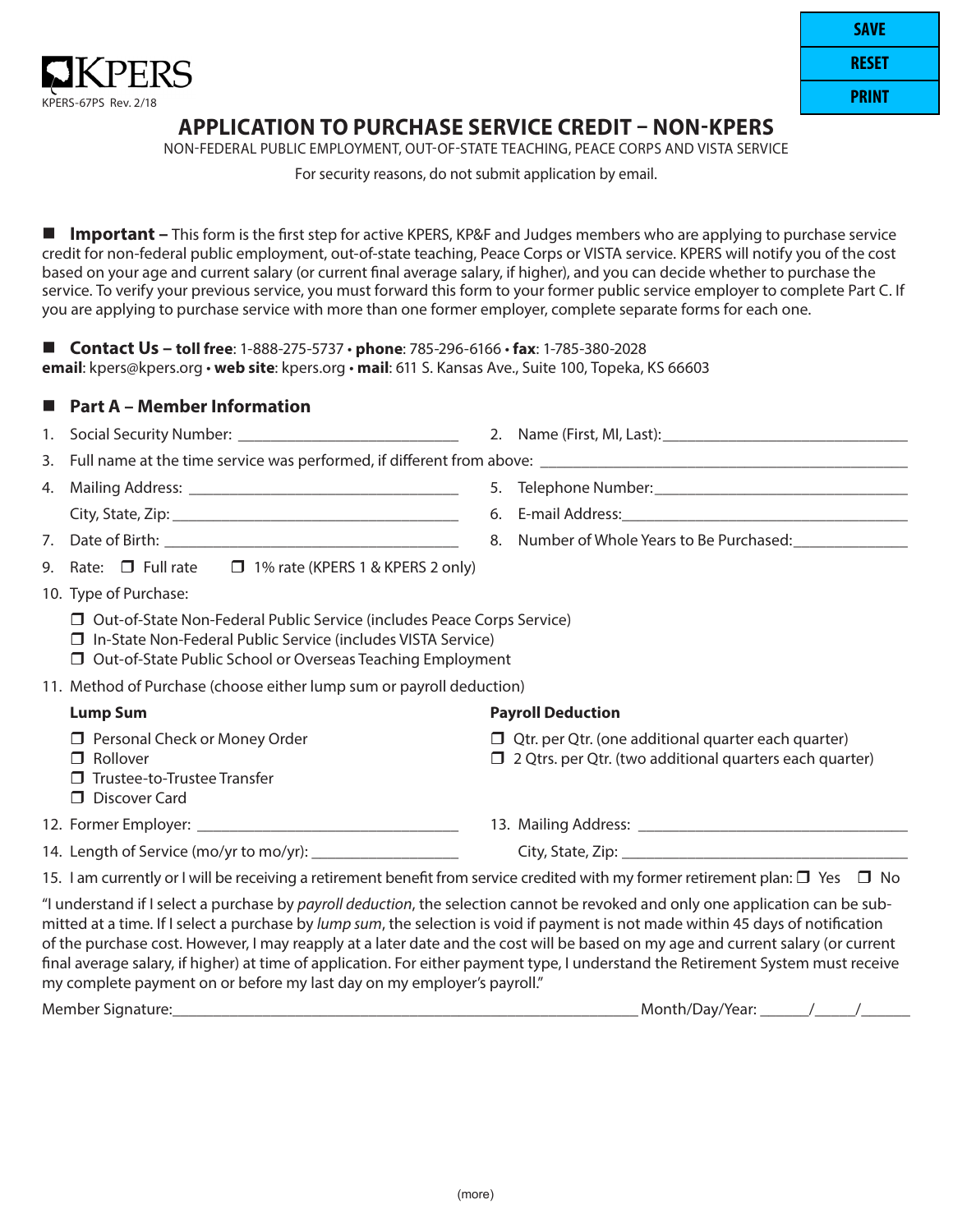#### **Part B – Current Employer Information –** This section must be completed by the current employer's designated agent.

|  | 1. Is the employee an active, contributing member? (see instructions for eligibility) |  |  |  |
|--|---------------------------------------------------------------------------------------|--|--|--|
|--|---------------------------------------------------------------------------------------|--|--|--|

- $\Box$  Yes  $\Box$  No; Last Date on Payroll:
- 2. Annual Compensation: \$ (total compensation earned during the last 12 months or the current rate of compensation, whichever is greater)
- 3. Employer:\_\_\_\_\_\_\_\_\_\_\_\_\_\_\_\_\_\_\_\_\_\_\_\_\_\_\_\_\_\_\_\_\_\_\_\_\_\_\_ 4. Employer Number:\_\_\_\_\_\_\_\_\_\_\_\_\_\_\_\_\_\_\_\_\_\_\_\_\_\_\_\_\_\_\_\_

Designated Agent Signature:\_\_\_\_\_\_\_\_\_\_\_\_\_\_\_\_\_\_\_\_\_\_\_\_\_\_\_\_\_\_\_\_\_\_\_\_\_\_\_\_\_\_\_\_\_\_\_\_\_ Month/Day/Year: \_\_\_\_\_\_ \_\_\_\_\_// \_\_\_\_\_\_

**Part C – Former Employer Certification –** This section must be completed by the former public service employer. Please return the completed form to: Kansas Public Employees Retirement System, 611 S. Kansas Ave., Suite 100, Topeka, KS 66603-3869, attn: service purchases.

**Former Public Service Employer**: We appreciate your assistance in providing the necessary information. The member named in Part A wants to purchase service credit with the Retirement System based on service with your employer. Based on your official records, the Retirement System requires the following information to verify the member's previous service.

| 2.                                                                                                                                                                                                                                    | Dates of Employment: Month/Day/Year: _______________________ to Month/Day/Year: ____________________ |  |  |  |  |
|---------------------------------------------------------------------------------------------------------------------------------------------------------------------------------------------------------------------------------------|------------------------------------------------------------------------------------------------------|--|--|--|--|
| 3.                                                                                                                                                                                                                                    | Was this employment full-time?                                                                       |  |  |  |  |
|                                                                                                                                                                                                                                       | $\Box$ Yes<br>□ No; Show time percentage of employment relative to full-time: ____________%          |  |  |  |  |
|                                                                                                                                                                                                                                       | 4. Was this employment classified as "student employment"?                                           |  |  |  |  |
|                                                                                                                                                                                                                                       | $\Box$ Yes<br>$\Box$ No                                                                              |  |  |  |  |
|                                                                                                                                                                                                                                       | 5. Was this employment classified as "temporary"?                                                    |  |  |  |  |
|                                                                                                                                                                                                                                       | $\Box$ Yes<br>$\Box$ No                                                                              |  |  |  |  |
| 6.                                                                                                                                                                                                                                    | Was this employment credited in your retirement plan?                                                |  |  |  |  |
|                                                                                                                                                                                                                                       | $\Box$ Yes<br>$\Box$ No                                                                              |  |  |  |  |
| $7_{\cdot}$                                                                                                                                                                                                                           | Has this service been withdrawn?                                                                     |  |  |  |  |
|                                                                                                                                                                                                                                       | □ Yes; Date Withdrawn: ___________________<br>No<br>П.                                               |  |  |  |  |
|                                                                                                                                                                                                                                       |                                                                                                      |  |  |  |  |
|                                                                                                                                                                                                                                       |                                                                                                      |  |  |  |  |
| "On the basis of official records, I certify that the individual identified on this form was engaged in public service employment,<br>and that said individual received pay for this service as documented by the above information." |                                                                                                      |  |  |  |  |
|                                                                                                                                                                                                                                       |                                                                                                      |  |  |  |  |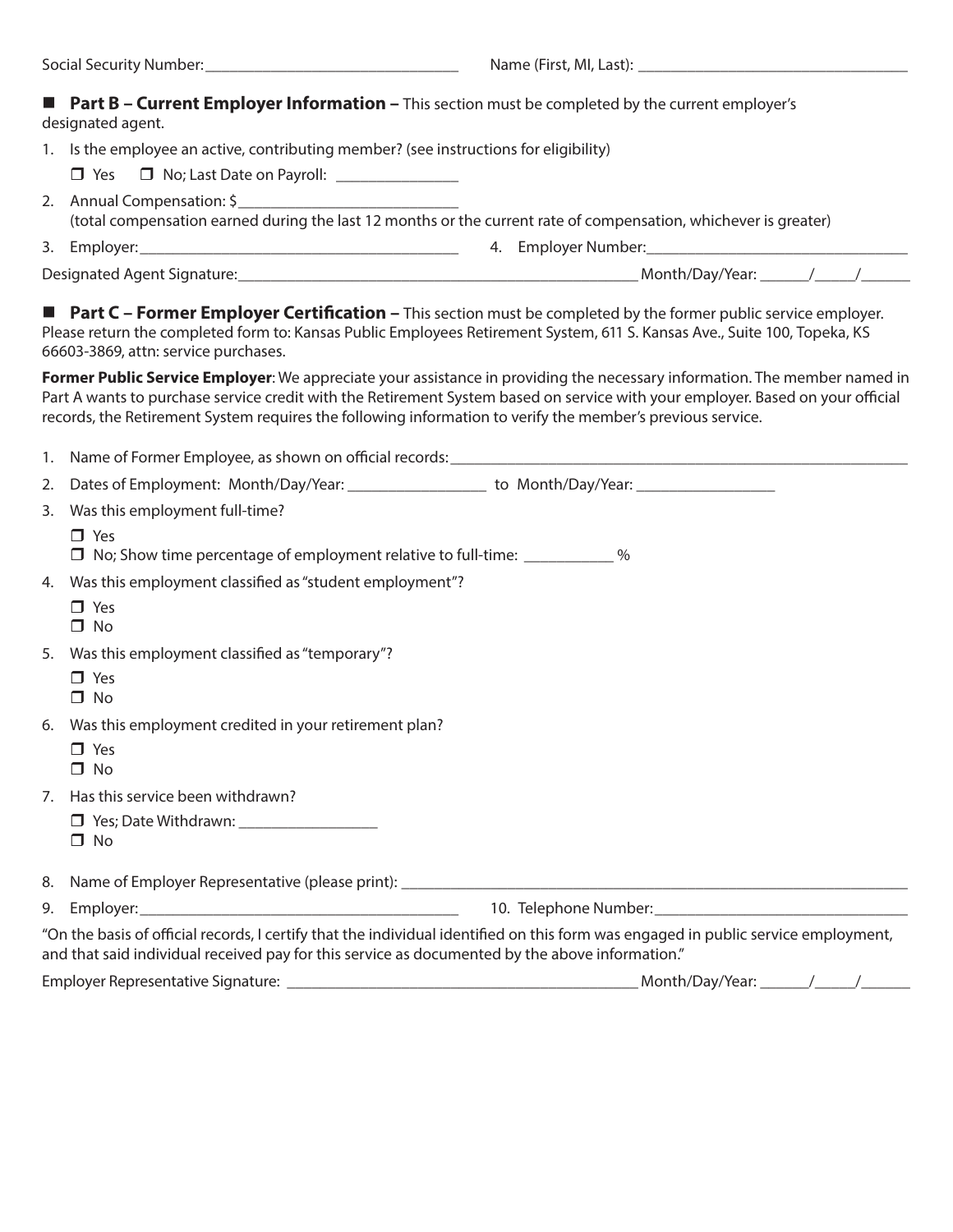# **INSTRUCTIONS FOR PUBLIC SERVICE CREDIT PURCHASE APPLICATION**

## **Part A – Member Information**

1-7.Enter the requested personal information.

- 8. Indicate the number of whole years of service that you would like to purchase. Partial years may be purchased as a whole year only if 6 months or longer.
- 9. Select either full rate or the 1% reduced rate (KPERS 1 and KPERS 2 only). This rate is the value (or multiplier) of this service in your retirement benefit calculation. Choosing the full rate increases your retirement benefit more than choosing the 1% rate, but also increases the service purchase cost. This rate cannot be changed later.
- 10. Mark one of the corresponding boxes to indicate the type of service credit you are purchasing.

**Out-of-State Non-Federal Public Service**: Includes previous non-federal governmental employment in another state. If you are purchasing Peace Corps service, attach a letter from the Peace Corps verifying your dates of service instead of completing Part C.

**In-State Non-Federal Public Service**: Includes previous non-federal governmental employment in Kansas with an employer *not affiliated* with the Retirement System. If you are purchasing VISTA service, attach a letter from VISTA verifying your dates of service instead of completing Part C.

**Out-of-State Teaching**: You may be eligible to purchase out-of-state teaching service if you were a teacher:

- In a public school system in another state.
- In a foreign teaching service in an overseas dependents' school.
- In a recognized teacher exchange program.
- In any program where you were chosen by the Kansas Department of Education to teach in a foreign country.
- 11. Mark the corresponding boxes to indicate the payment method for your service purchase. You may combine more than one lump-sum payment method, but you cannot combine a lump sum and a payroll-deduction method. IMPORTANT: For all payment types, the Retirement System must receive your complete payment on or before your last day on your employer's payroll.

**Lump Sum**: KPERS will mail a lump-sum *Cost Letter* to you, and a copy to your designated agent. KPERS must receive a lump-sum payment within 45 days of the *Cost Letter* date or the application to purchase public service credit becomes void.

Rollover: KPERS can accept money from an eligible retirement plan or individual retirement account (IRA), provided the money consists of pre-tax contributions and is an eligible rollover distribution. KPERS will include a Service Credit Purchase via Rollover form (KPERS-67R) with your *Cost Letter.*

Trustee-to-Trustee Transfer: KPERS can accept money from a 457(b) governmental plan and a 403(b) plan to purchase permissive service credit. KPERS will include a Service Credit Purchase with a Trustee-to-Trustee Transfer form (KPERS-67T) with your *Cost Letter*.

Discover Card: Discover Card payments can be made at the KPERS office, or contact our office for other options. Credit card payments will include an additional surcharge.

**Payroll Deduction**: KPERS will send a payroll deduction form to you through your designated agent. This form explains the payroll deduction process in detail. You and your designated agent must sign and return the form within 21 days to complete the purchase agreement. Payroll deductions are in addition to your regular contributions. If you end employment during a payroll deduction purchase, you may purchase the remaining quarters with a lump-sum payment **on or before** your last day on payroll.

- 12. Enter the name of your former employer.
- 13. Enter the mailing address of your former employer.
- 14. Indicate the dates of the service that you are applying to purchase.